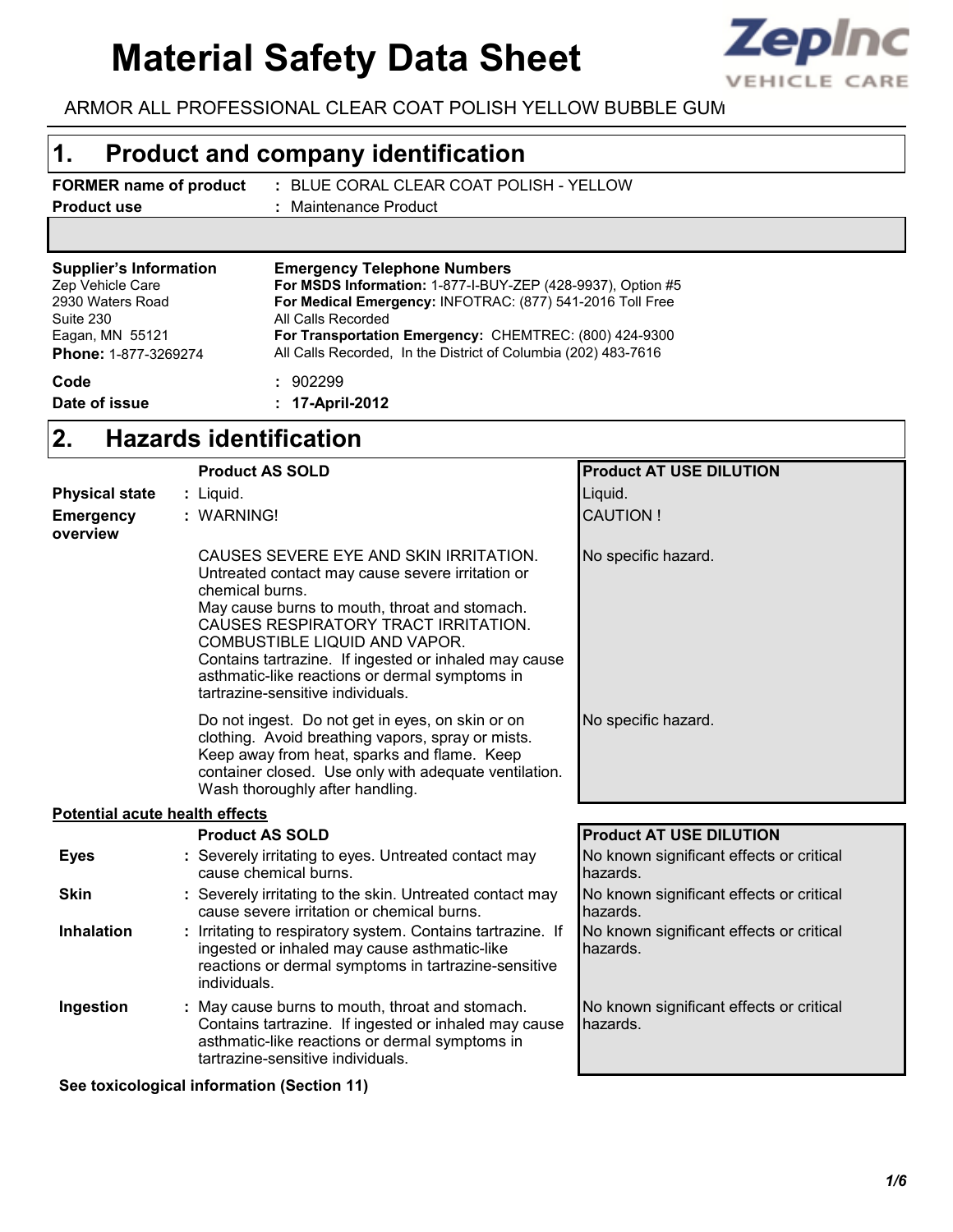## **Composition/information on ingredients 3.**

#### **Product AS SOLD**

| <b>Name</b>                                                                                                                                                   | <b>CAS number</b>        | % by weight        |
|---------------------------------------------------------------------------------------------------------------------------------------------------------------|--------------------------|--------------------|
| <b>BUTOXYETHANOL</b>                                                                                                                                          | 111-76-2                 | 10                 |
| quaternary ammonium compounds, dicoco alkyldimethyl, chlorides<br>quaternary ammonium compounds, coco alkylbis(hydroxyethyl)methyl, ethoxylated,<br>chlorides | 61789-77-3<br>61791-10-4 | $1 - 5$<br>$1 - 5$ |
| 1-propanaminium, 3-amino-n-(carboxymethyl)-n,n-dimethyl-, n-coco acyl derivs., inner 61789-40-0<br>salts                                                      |                          | $1 - 5$            |
| propan-2-ol                                                                                                                                                   | 67-63-0                  | $1 - 5$            |
| Proprietary                                                                                                                                                   | N.J<br>0219022990205     | $1 - 5$            |
| pyrazole-3-carboxylic acid, 5-hydroxy-1-(p-sulfophenyl)-4-(p-sulfophenyl)azo-<br>trisodium salt.                                                              | 1934-21-0                | $1 - 5$            |

#### **Product AT USE DILUTION**

**Within the present knowledge of the supplier, this product does not contain any hazardous ingredients in quantities requiring reporting, in accordance with local regulations.**

#### **First aid measures 4.**

|                     | <b>Product AS SOLD</b>                                                                                                                                                                                                                                    | <b>Product AT USE DILUTION</b>                                             |
|---------------------|-----------------------------------------------------------------------------------------------------------------------------------------------------------------------------------------------------------------------------------------------------------|----------------------------------------------------------------------------|
| Eye contact         | : In case of contact, immediately flush eyes with cool<br>running water. Remove contact lenses and continue<br>flushing with plenty of water for at least 15 minutes.<br>Get medical attention immediately.                                               | No known effect after eye contact. Rinse with<br>water for a few minutes.  |
| <b>Skin contact</b> | : In case of contact, immediately flush skin with plenty<br>of water for at least 15 minutes while removing<br>contaminated clothing and shoes. Get medical<br>attention immediately. Wash clothing before reuse.<br>Clean shoes thoroughly before reuse. | No known effect after skin contact. Rinse with<br>water for a few minutes. |
| <b>Inhalation</b>   | : If inhaled, remove to fresh air. Get medical attention if No special measures required. Treat<br>irritation persists.                                                                                                                                   | symptomatically.                                                           |
| Ingestion           | : If material has been swallowed and the exposed<br>person is conscious, give small quantities of water to<br>drink. Do not induce vomiting. Never give anything by<br>mouth to an unconscious person. Get medical<br>attention immediately.              | Get medical attention if symptoms occur.                                   |

#### **Fire-fighting measures 5.**

| <b>Product AS SOLD</b>                             |                                                                                                                                                                                               |
|----------------------------------------------------|-----------------------------------------------------------------------------------------------------------------------------------------------------------------------------------------------|
| <b>Hazardous thermal</b><br>decomposition products | : Decomposition products may include the following materials:<br>carbon dioxide<br>carbon monoxide<br>nitrogen oxides<br>sulfur oxides<br>metal oxide/oxides                                  |
| Fire-fighting media and<br><b>instructions</b>     | : Use dry chemical, $CO2$ , water spray (fog) or foam.                                                                                                                                        |
|                                                    | Use water spray to keep fire-exposed containers cool. Fire water contaminated with<br>this material must be contained and prevented from being discharged to any<br>waterway, sewer or drain. |
|                                                    | Combustible liquid. In a fire or if heated, a pressure increase will occur and the<br>container may burst, with the risk of a subsequent explosion.                                           |
| Special protective equipment<br>for fire-fighters  | : Fire-fighters should wear appropriate protective equipment and self-contained<br>breathing apparatus (SCBA) with a full face-piece operated in positive pressure<br>mode.                   |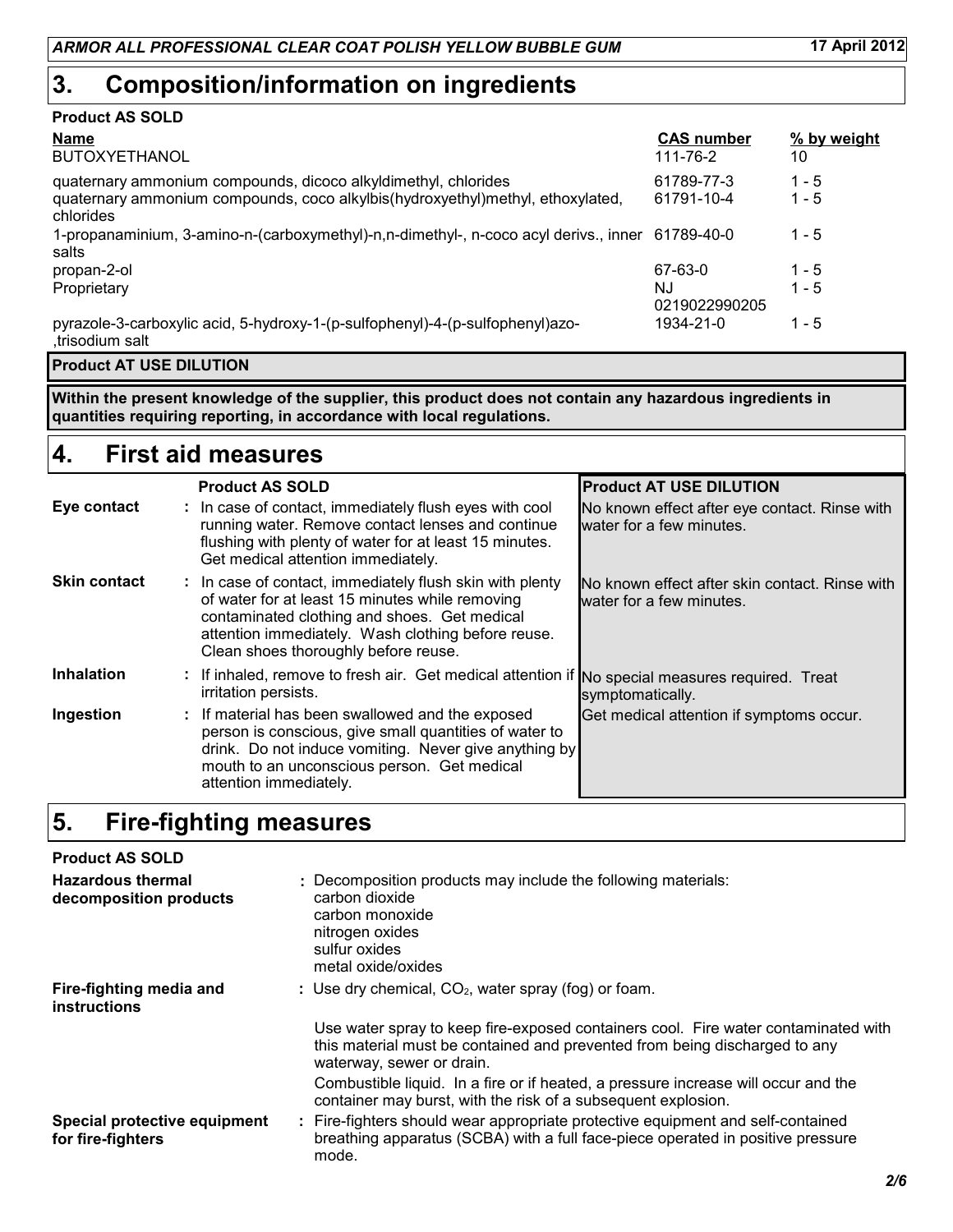## **Accidental release measures 6.**

| Personal<br>precautions             | <b>Product AS SOLD</b><br>: Initiate company's spill response procedures<br>immediately. Keep people out of area. Put on<br>appropriate personal protective equipment (see<br>section 8). Do not touch or walk through spilled<br>material.                                                                               | <b>Product AT USE DILUTION</b><br>Use personal protective equipment as<br>required.                  |
|-------------------------------------|---------------------------------------------------------------------------------------------------------------------------------------------------------------------------------------------------------------------------------------------------------------------------------------------------------------------------|------------------------------------------------------------------------------------------------------|
| <b>Environmental</b><br>precautions | : Avoid contact of spilled material and runoff with soil<br>and surface waterways.                                                                                                                                                                                                                                        | Avoid contact of large amounts of spilled<br>material and runoff with soil and surface<br>waterways. |
| <b>Methods for</b><br>cleaning up   | : Follow company's spill procedures. Keep people away<br>from spill. Put on appropriate personal protective<br>equipment (see section 8). Absorb/neutralize liquid<br>material. Use a tool to scoop up solid or absorbed<br>material and put into appropriate labeled container.<br>Use a water rinse for final clean-up. | Use a water rinse for final clean-up.                                                                |

#### **Handling and storage 7.**

|                 | <b>Product AS SOLD</b>                                                                                                                                                                                                                                                                                                       | <b>Product AT USE DILUTION</b>  |
|-----------------|------------------------------------------------------------------------------------------------------------------------------------------------------------------------------------------------------------------------------------------------------------------------------------------------------------------------------|---------------------------------|
| <b>Handling</b> | : Do not ingest. Do not get in eyes, on skin, or on<br>clothing. Avoid breathing vapors, spray or mists.<br>Keep away from heat, sparks and flame. To avoid<br>fire, eliminate ignition sources. Keep container closed.<br>Use only with adequate ventilation. Wash thoroughly<br>after handling.                            | Wash thoroughly after handling. |
| <b>Storage</b>  | : Keep out of reach of children. Store in a segregated<br>and approved area. Keep container in a cool, well-<br>ventilated area. Store in a closed container. Keep<br>container tightly closed. Keep container tightly closed<br>and sealed until ready for use. Avoid all possible<br>sources of ignition (spark or flame). | Keep out of reach of children.  |
|                 | Do not store below the following temperature: $0^{\circ}$ C                                                                                                                                                                                                                                                                  |                                 |

#### **Exposure controls/personal protection 8.**

|                                | <b>Product AS SOLD</b>                                                                                                                                                                                                                                                                                                                                                                                                                                                                                                                         | <b>Product AT USE DILUTION</b>                                                                           |  |
|--------------------------------|------------------------------------------------------------------------------------------------------------------------------------------------------------------------------------------------------------------------------------------------------------------------------------------------------------------------------------------------------------------------------------------------------------------------------------------------------------------------------------------------------------------------------------------------|----------------------------------------------------------------------------------------------------------|--|
| <b>Engineering</b><br>measures | : Use only with adequate ventilation. If user operations<br>generate dust, fumes, gas, vapor or mist, use process<br>enclosures, local exhaust ventilation or other<br>engineering controls to keep worker exposure to<br>airborne contaminants below any recommended or<br>statutory limits. The engineering controls also need to<br>keep gas, vapor or dust concentrations below any<br>lower explosive limits. Provide suitable facilities for<br>quick drenching or flushing of the eyes and body in<br>case of contact or splash hazard. | Good general ventilation should be sufficient<br>to control worker exposure to airborne<br>contaminants. |  |
| <b>Personal protection</b>     |                                                                                                                                                                                                                                                                                                                                                                                                                                                                                                                                                |                                                                                                          |  |
| Eyes                           | : Use chemical splash goggles. For continued or severe<br>exposure wear a face shield over the goggles.                                                                                                                                                                                                                                                                                                                                                                                                                                        | No protective equipment is needed under<br>normal use conditions.                                        |  |
| <b>Hands</b>                   | : Use chemical-resistant, impervious gloves.                                                                                                                                                                                                                                                                                                                                                                                                                                                                                                   | No protective equipment is needed under<br>normal use conditions.                                        |  |
| <b>Skin</b>                    | : Wear suitable protective clothing.                                                                                                                                                                                                                                                                                                                                                                                                                                                                                                           | No protective equipment is needed under<br>normal use conditions.                                        |  |
| <b>Respiratory</b>             | : Avoid breathing vapors, spray or mists.                                                                                                                                                                                                                                                                                                                                                                                                                                                                                                      | No special protection is required.                                                                       |  |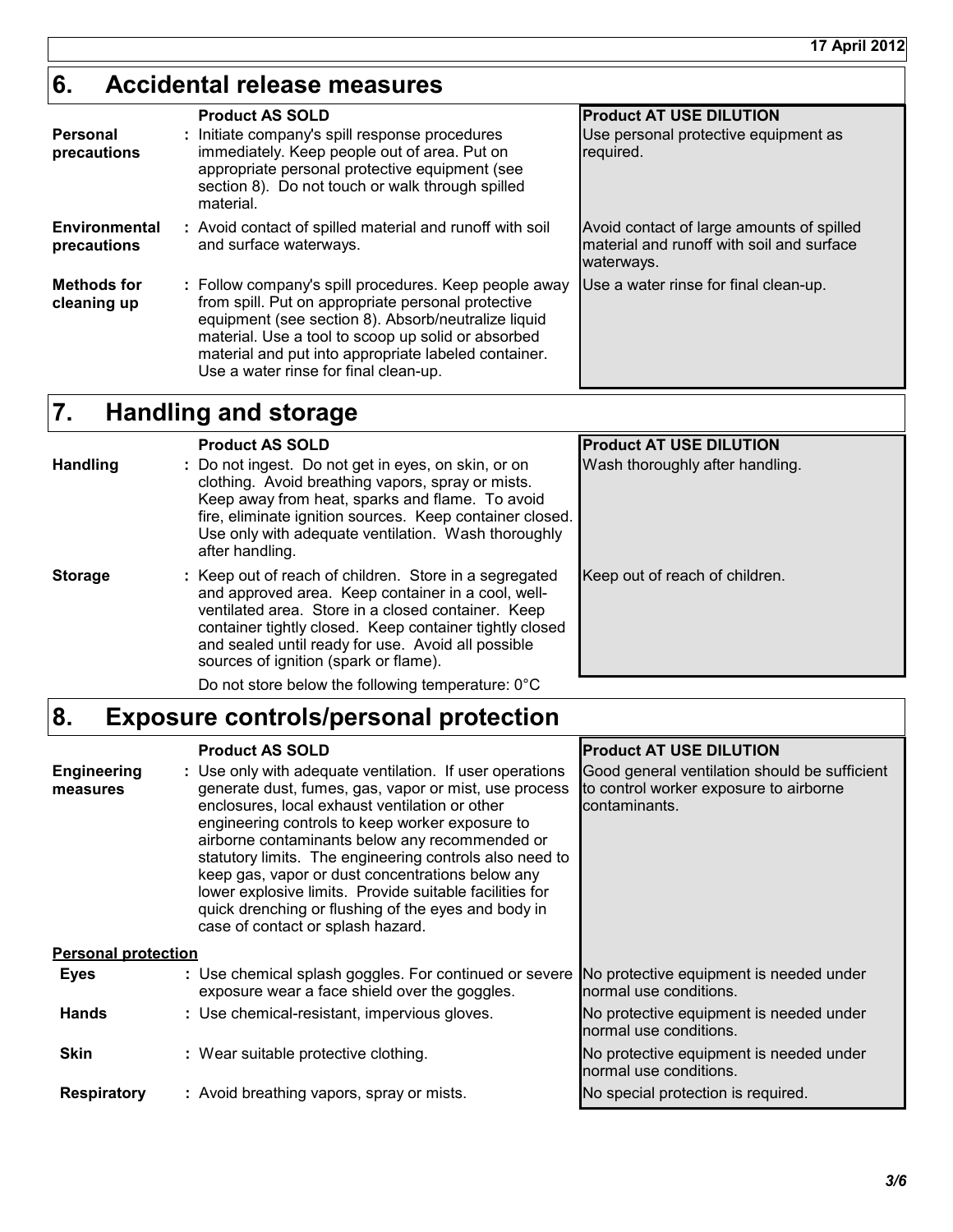## **8. Exposure controls/personal protection**

| Ingredient               | <b>Exposure limits</b>                                                                                                                                                                                      |
|--------------------------|-------------------------------------------------------------------------------------------------------------------------------------------------------------------------------------------------------------|
| <b>BUTOXYETHANOL</b>     | ACGIH TLV (United States, 2/2010).<br>TWA: 20 ppm $8$ hour(s).<br>OSHA PEL (United States, 6/2010). Absorbed through skin.<br>TWA: $240 \text{ mg/m}^3$ 8 hour(s).<br>TWA: 50 ppm $8$ hour(s).              |
| <b>ISOPROPYL ALCOHOL</b> | ACGIH TLV (United States, 2/2010).<br>STEL: 400 ppm 15 minute(s).<br>TWA: $200$ ppm $8$ hour(s).<br>OSHA PEL (United States, 6/2010).<br>TWA: $980$ mg/m <sup>3</sup> 8 hour(s).<br>TWA: 400 ppm 8 hour(s). |

### **Physical and chemical properties 9.**

|                       | <b>Product AS SOLD</b>                 | <b>Product AT USE DILUTION</b> |
|-----------------------|----------------------------------------|--------------------------------|
| <b>Physical state</b> | : Liquid.                              | Liquid.                        |
| <b>Flash point</b>    | $: 66 °C$ (Closed cup)                 | $>100^{\circ}$ C               |
| Color                 | : Amber [Dark]                         | Yellow                         |
| Odor                  | : Fragrance-like                       | <b>Faint odor</b>              |
| pH                    | : 8 [Conc. (% w/w): $100\%$ ]          | 6.9 to 7.2                     |
| point                 | Boiling/condensation : >100°C (>212°F) |                                |

1.004 **Relative density :**

## **Stability and reactivity 10.**

#### **Product AS SOLD**

| <b>Stability</b>                           | : The product is stable. Under normal conditions of storage and use, hazardous<br>polymerization will not occur. |
|--------------------------------------------|------------------------------------------------------------------------------------------------------------------|
| <b>Reactivity</b>                          | Highly reactive or incompatible with the following materials: oxidizing materials.                               |
| <b>Hazardous decomposition</b><br>products | Under normal conditions of storage and use, hazardous decomposition products should<br>not be produced.          |
| <b>Hazardous polymerization</b>            | : Under normal conditions of storage and use, hazardous polymerization will not occur.                           |

## **11. Toxicological information**

#### **Potential acute health effects**

|                              | <b>Product AS SOLD</b>                                                                                                                                                                          | <b>Product AT USE DILUTION</b>                       |
|------------------------------|-------------------------------------------------------------------------------------------------------------------------------------------------------------------------------------------------|------------------------------------------------------|
| <b>Eyes</b>                  | : Severely irritating to eyes. Untreated contact may<br>cause chemical burns.                                                                                                                   | No known significant effects or critical<br>hazards. |
| <b>Skin</b>                  | : Severely irritating to the skin. Untreated contact may<br>cause severe irritation or chemical burns.                                                                                          | No known significant effects or critical<br>hazards. |
| <b>Inhalation</b>            | : Irritating to respiratory system. Contains tartrazine. If<br>ingested or inhaled may cause asthmatic-like<br>reactions or dermal symptoms in tartrazine-sensitive<br>individuals.             | No known significant effects or critical<br>hazards. |
| Ingestion                    | : May cause burns to mouth, throat and stomach.<br>Contains tartrazine. If ingested or inhaled may cause<br>asthmatic-like reactions or dermal symptoms in<br>tartrazine-sensitive individuals. | No known significant effects or critical<br>hazards. |
| <b>Product AS SOLD</b>       |                                                                                                                                                                                                 |                                                      |
| <b>Other adverse effects</b> |                                                                                                                                                                                                 |                                                      |
| <b>Target organs</b>         |                                                                                                                                                                                                 |                                                      |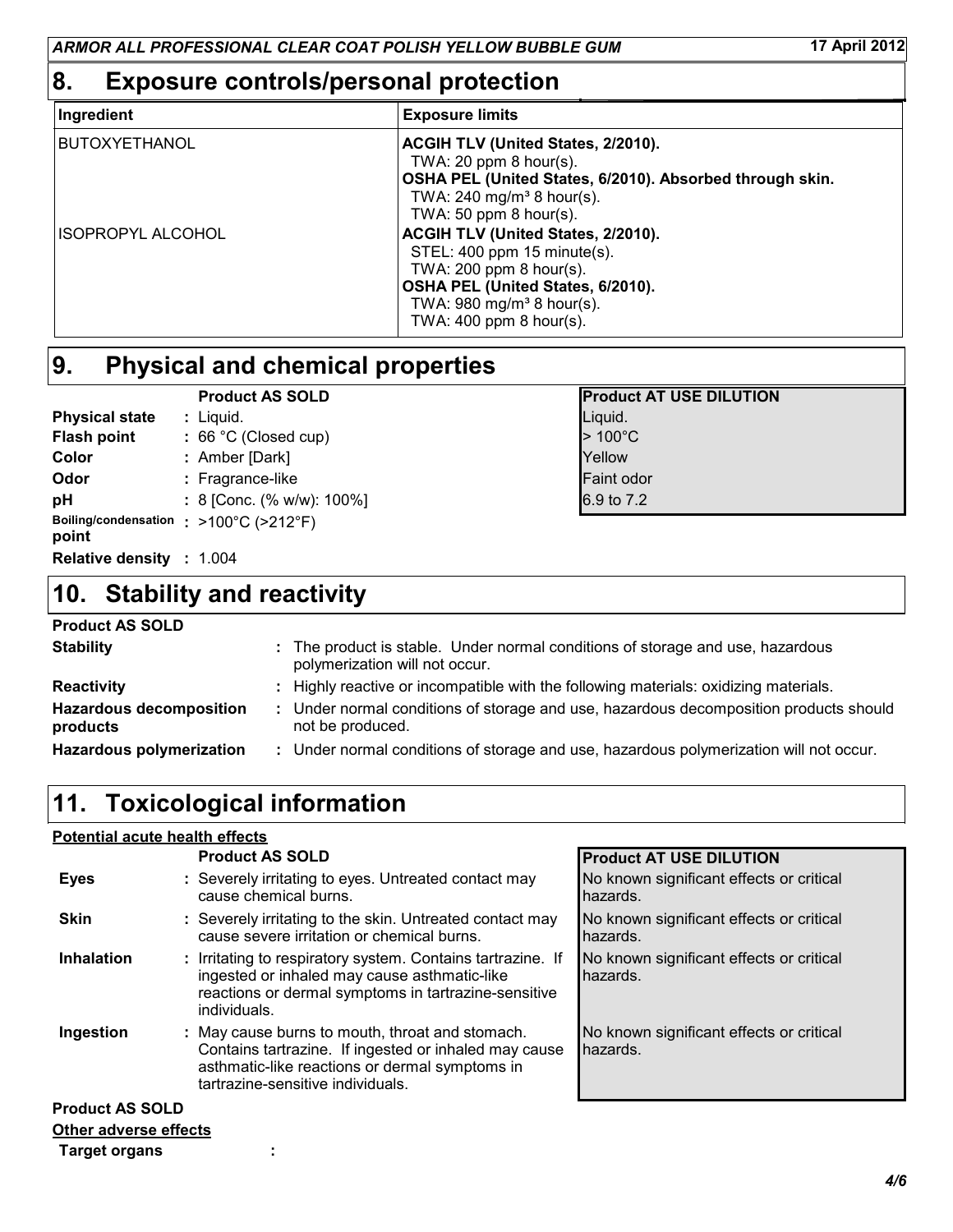### **11. Toxicological information**

Contains material which may cause damage to the following organs: blood, kidneys, liver, spleen, lymphatic system, upper respiratory tract, central nervous system (CNS).

## **Ecological information 12.**

**Ecotoxicity :**

: Not reported

### **Disposal considerations 13.**

#### **Product AS SOLD Product AT USE DILUTION**

#### : Disposal of this product, solutions and any by-products Diluted should at all times comply with the requirements of environmental protection and waste disposal legislation and any regional local authority requirements. **Waste disposal** Diluted product can be flushed to sanitary sewer. Discard empty container in trash.

### **14. Transport information**

**Certain shipping modes or package sizes may have exceptions from the transport regulations. The classification provided may not reflect those exceptions and may not apply to all shipping modes or package sizes.**

**DOT Classification Not requlated. Product AS SOLD**

**For transport in bulk or using IMDG regulations, see shipping documents for specific transportation information.**

**Product AT USE DILUTION**

Not intended for transport.

#### **Regulatory information 15.**

| <b>Product AS SOLD</b>              |                                                                    |                                                                          | <b>Product AT USE DILUTION</b> |                      |  |
|-------------------------------------|--------------------------------------------------------------------|--------------------------------------------------------------------------|--------------------------------|----------------------|--|
| <b>HCS</b><br><b>Classification</b> | : Combustible liquid<br>Corrosive material<br>Target organ effects |                                                                          | Not regulated.                 |                      |  |
| <b>Product AS SOLD</b>              |                                                                    |                                                                          |                                |                      |  |
| <b>U.S. Federal regulations</b>     |                                                                    |                                                                          |                                |                      |  |
| TSCA 8(b) inventory                 |                                                                    | : All components are listed or exempted.                                 |                                |                      |  |
|                                     |                                                                    | SARA 302/304/311/312 extremely hazardous substances: No listed substance |                                |                      |  |
|                                     |                                                                    | SARA 302/304 emergency planning and notification: No listed substance    |                                |                      |  |
| <b>SARA 313</b>                     |                                                                    | <b>Product name</b>                                                      | <b>CAS number</b>              | <b>Concentration</b> |  |
| Form R - Reporting<br>requirements  |                                                                    | : 2-butoxyethanol                                                        | 111-76-2                       | 9.965                |  |

No listed substance **:**

**California Prop. 65**